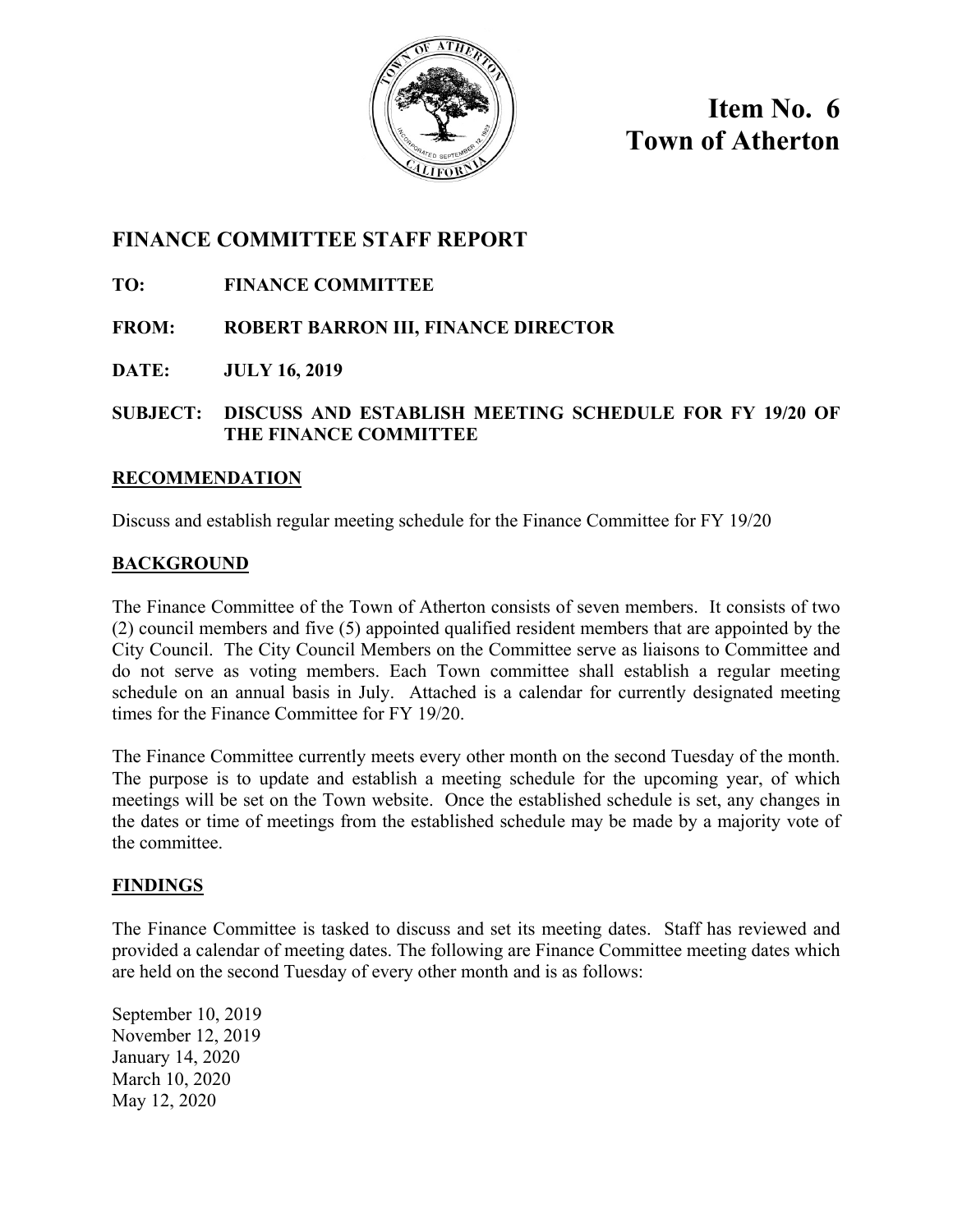**Discuss & Establish meeting schedule July 16, 2019 Page 2 of 2** 

July 14, 2020

The committee should review and discuss the availability of these dates as we proceed to set the calendar for Fiscal Year 19/20. This is to also assist committee members establish meetings on their calendars.

There are also potential joint budget study sessions with the City Council on Wednesday April 1, 2020 and May 6, 2020.

Any meetings held other than a regularly scheduled meeting will be posted as a special meeting of the Finance Committee.

#### **FISCAL IMPACT**

None

#### **ATTACHMENTS**

2019 Calendar 2020 Calendar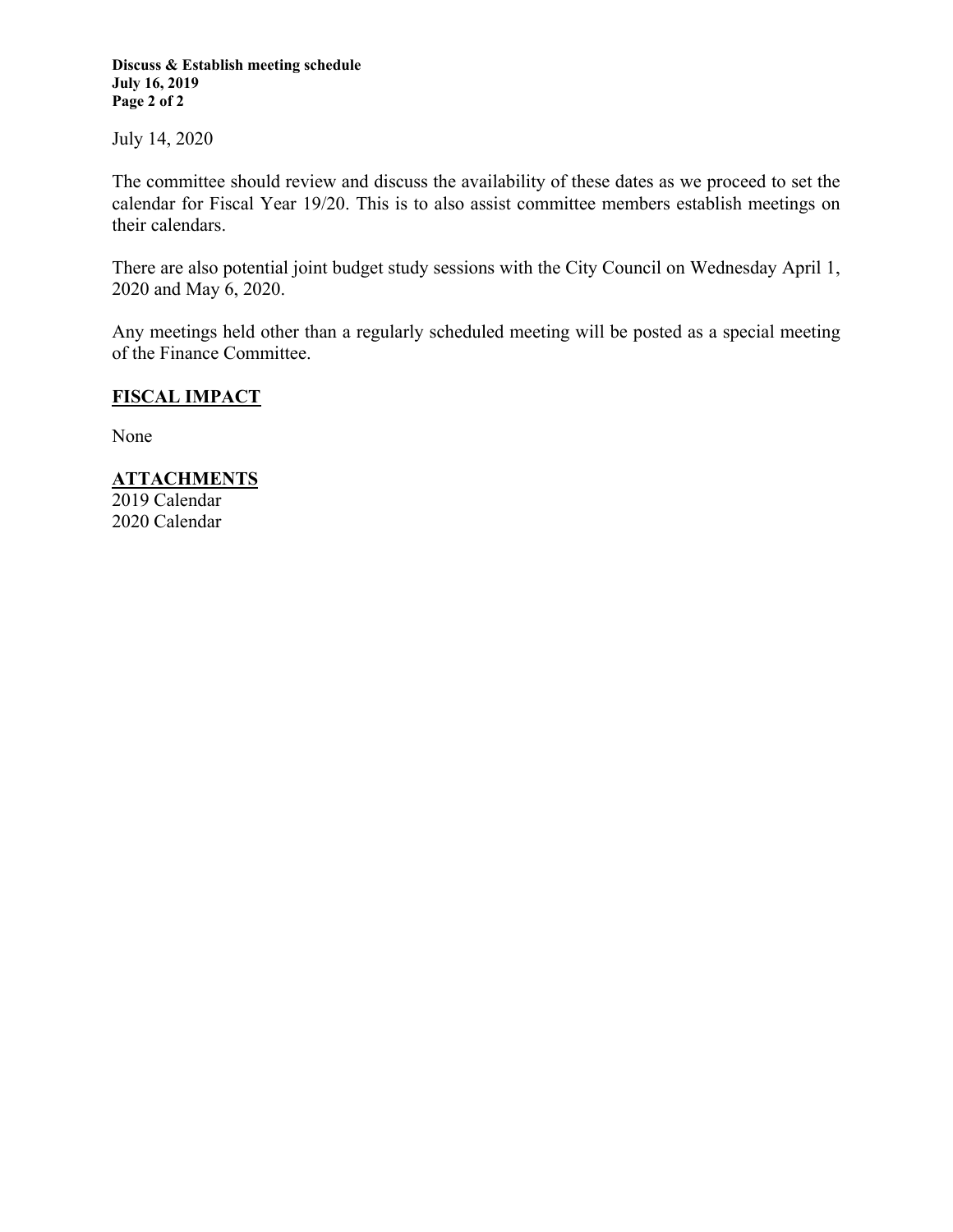# **2019 Calendar**

|                  |                |    | <b>January</b> |                |    |                |                | <b>February</b> |    |    |    |      |                |                 |    | <b>March</b> |    |    |               |                |                 |                |    | <b>April</b> |    |    |                |  |  |  |  |
|------------------|----------------|----|----------------|----------------|----|----------------|----------------|-----------------|----|----|----|------|----------------|-----------------|----|--------------|----|----|---------------|----------------|-----------------|----------------|----|--------------|----|----|----------------|--|--|--|--|
| S                | M              |    | W              |                | F  | S              | S              | М               |    | W  |    | F    | S              | S               | M  |              | W  |    | F             | S              | S               | M              |    |              |    | F  | S              |  |  |  |  |
|                  |                |    | $\overline{2}$ | 3              | 4  | 5              |                |                 |    |    |    |      | $\overline{2}$ |                 |    |              |    |    |               | $\overline{2}$ |                 | 1              | 2  | 3            | 4  | 5  | 6              |  |  |  |  |
| 6                |                | 8  | 9              | 10             | 11 | 12             | 3              | 4               | 5  | 6  |    | 8    | 9              | 3               | 4  | 5            | 6  |    | 8             | 9              | $\overline{7}$  | 8              | 9  | 10           | 11 | 12 | 13             |  |  |  |  |
| 13               | 14             | 15 | 16             | 17             | 18 | 19             | 10             |                 | 12 | 13 | 14 | 15   | 16             | 10              | 11 | 12           | 13 | 14 | 15            | 16             | 14              | 15             | 16 | 17           | 18 | 19 | 20             |  |  |  |  |
| 20               | 21             | 22 | 23             | 24             | 25 | 26             | 17             | 18              | 19 | 20 | 21 | 22   | 23             | 17              | 18 | 19           | 20 | 21 | 22            | 23             | 21              | 22             | 23 | 24           | 25 | 26 | 27             |  |  |  |  |
| 27               | 28             | 29 | 30             | 31             |    |                | 24             | 25              | 26 | 27 | 28 |      |                | 24              | 25 | 26           | 27 | 28 | 29            | 30             | 28              | 29             | 30 |              |    |    |                |  |  |  |  |
|                  |                |    |                |                |    |                |                |                 |    |    |    |      |                | 31              |    |              |    |    |               |                |                 |                |    |              |    |    |                |  |  |  |  |
|                  |                |    |                |                |    |                |                |                 |    |    |    |      |                |                 |    |              |    |    |               |                |                 |                |    |              |    |    |                |  |  |  |  |
|                  | <b>May</b>     |    |                |                |    |                | June           |                 |    |    |    | July |                |                 |    |              |    |    | <b>August</b> |                |                 |                |    |              |    |    |                |  |  |  |  |
| S                | M              |    | W              |                | F  | S              | S              | м               |    | W  |    | F    | S              | S               | M  |              | W  |    | F             | S              | S               | M              |    | W            |    | F  | S              |  |  |  |  |
|                  |                |    |                | $\overline{2}$ | 3  | 4              |                |                 |    |    |    |      |                |                 | 1  | 2            | 3  | 4  | 5             | 6              |                 |                |    |              |    | 2  | 3              |  |  |  |  |
| $5\phantom{1}$   | 6              |    | 8              | 9              | 10 | 11             | $\overline{2}$ | 3               | 4  | 5  | 6  | 7    | 8              | $\overline{7}$  | 8  | 9            | 10 | 11 | 12            | 13             | $\overline{4}$  | 5              | 6  | 7            | 8  | 9  | 10             |  |  |  |  |
| 12               | 13             | 14 | 15             | 16             | 17 | 18             | 9              | 10              | 11 | 12 | 13 | 14   | 15             | 14              | 15 | 16           | 17 | 18 | 19            | 20             | 11              | 12             | 13 | 14           | 15 | 16 | 17             |  |  |  |  |
| 19               | 20             | 21 | 22             | 23             | 24 | 25             | 16             | 17              | 18 | 19 | 20 | 21   | 22             | 21              | 22 | 23           | 24 | 25 | 26            | 27             | 18              | 19             | 20 | 21           | 22 | 23 | 24             |  |  |  |  |
| 26               | 27             | 28 | 29             | 30             | 31 |                | 23             | 24              | 25 | 26 | 27 | 28   | 29             | 28              | 29 | 30           | 31 |    |               |                | 25              | 26             | 27 | 28           | 29 | 30 | 31             |  |  |  |  |
|                  |                |    |                |                |    |                | 30             |                 |    |    |    |      |                |                 |    |              |    |    |               |                |                 |                |    |              |    |    |                |  |  |  |  |
| <b>September</b> |                |    |                |                |    |                | <b>October</b> |                 |    |    |    |      |                | <b>November</b> |    |              |    |    |               |                | <b>December</b> |                |    |              |    |    |                |  |  |  |  |
| S                | M              |    | W              |                | F  | S              | S              | M               |    | W  |    | F    | S              | S               | M  |              | W  |    | F             | S              | S               | M              |    | W            |    | F  | S              |  |  |  |  |
|                  | $\overline{2}$ | 3  | 4              | 5              | 6  | $\overline{7}$ |                |                 |    | 2  | 3  | 4    | 5              |                 |    |              |    |    |               | $\overline{2}$ | 1               | $\overline{2}$ | 3  | 4            | 5  | 6  | $\overline{7}$ |  |  |  |  |
| 8                | 9              | 10 |                | 12             | 13 | 14             | 6              |                 | 8  | 9  | 10 | 11   | 12             | 3               | 4  | 5            | 6  |    | 8             | 9              | 8               | 9              | 10 |              | 12 | 13 | 14             |  |  |  |  |
| 15               | 16             | 17 | 18             | 19             | 20 | 21             | 13             | 14              | 15 | 16 | 17 | 18   | 19             | 10              | 11 | 12           | 13 | 14 | 15            | 16             | 15              | 16             | 17 | 18           | 19 | 20 | 21             |  |  |  |  |
| 22               | 23             | 24 | 25             | 26             | 27 | 28             | 20             | 21              | 22 | 23 | 24 | 25   | 26             | 17              | 18 | 19           | 20 |    | 22            | 23             | 22              | 23             | 24 | 25           | 26 | 27 | 28             |  |  |  |  |
| 29               | 30             |    |                |                |    |                | 27             | 28              | 29 | 30 | 31 |      |                | 24              | 25 | 26           | 27 | 28 | 29            | 30             | 29              | 30             | 31 |              |    |    |                |  |  |  |  |
|                  |                |    |                |                |    |                |                |                 |    |    |    |      |                |                 |    |              |    |    |               |                |                 |                |    |              |    |    |                |  |  |  |  |

- **Tuesday January 1 New Year's Day**
- **Monday January 21 Martin Luther King Day**
- **Thursday February 14 Valentine's Day**
- **Monday February 18 Presidents Day**
- **Sunday March 10 Daylight Savings Starts**
- Sunday March 17 St. Patrick's Day
- **Sunday April 21 Easter**
- Sunday May  $5 -$ Cinco de Mayo
- Sunday May  $12 -$  Mother's Day
- Monday May 27 Memorial Day
- Sunday June  $16 -$  Father's Day
- $\blacksquare$  Thursday July 4 Independence Day
- **Monday September 2 Labor Day**
- **Sunday September 8 Grandparents Day**
- **Monday October 14 Columbus Day**
- Thursday October 31 Halloween
- **Sunday November 3 Daylight Savings Ends**
- **Monday November 11 Veterans Day**
- **Thursday November 28 Thanksgiving**
- **Wednesday December 25 Christmas**

#### CalendarDate.com